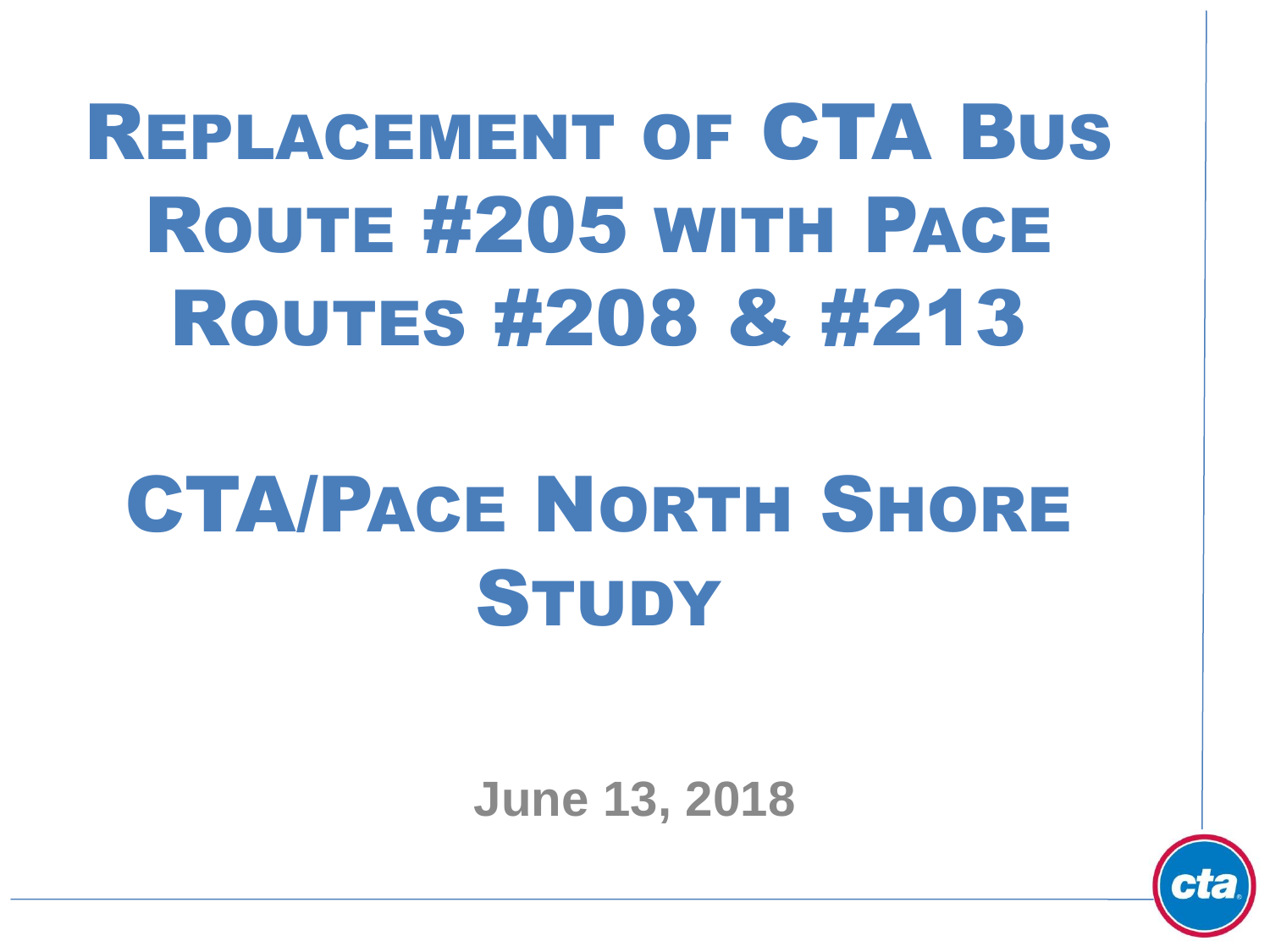## BACKGROUND – PURPOSE & NEED

### **Pace and CTA Study Purpose and Need**

- **Reduce duplication of service**
- **Strengthen the grid network of bus routes in the North Shore Area**
- **Shift resources to areas that generate high ridership**

### **Background**

- **Study conducted early 2016 to December 2017**
- **Two rounds of public open house events**
- **Project website, social media, community newsletters, published media, etc.**

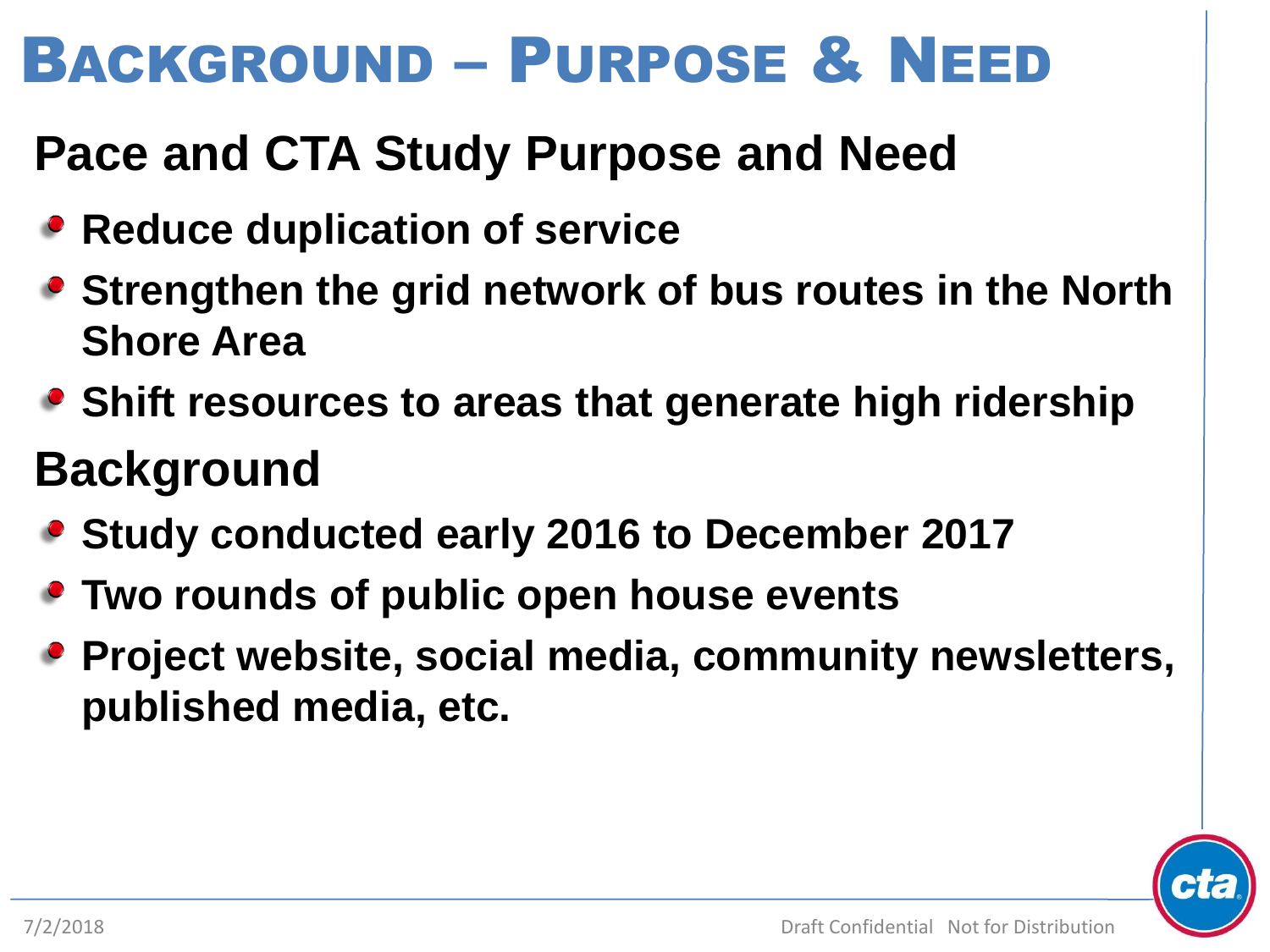## STUDY RESULTS – PHASE I

#### **Proposes replacing CTA Route #205 with Pace Routes #208 and #213**

- #208 rerouted to serve the portion of #205 on Golf, Emerson and Church
- #213 extended to serve the portion on Chicago



#### **Current CTA and Pace Service**



#### **Proposed Pace Service**



Draft Confidential Not for Distribution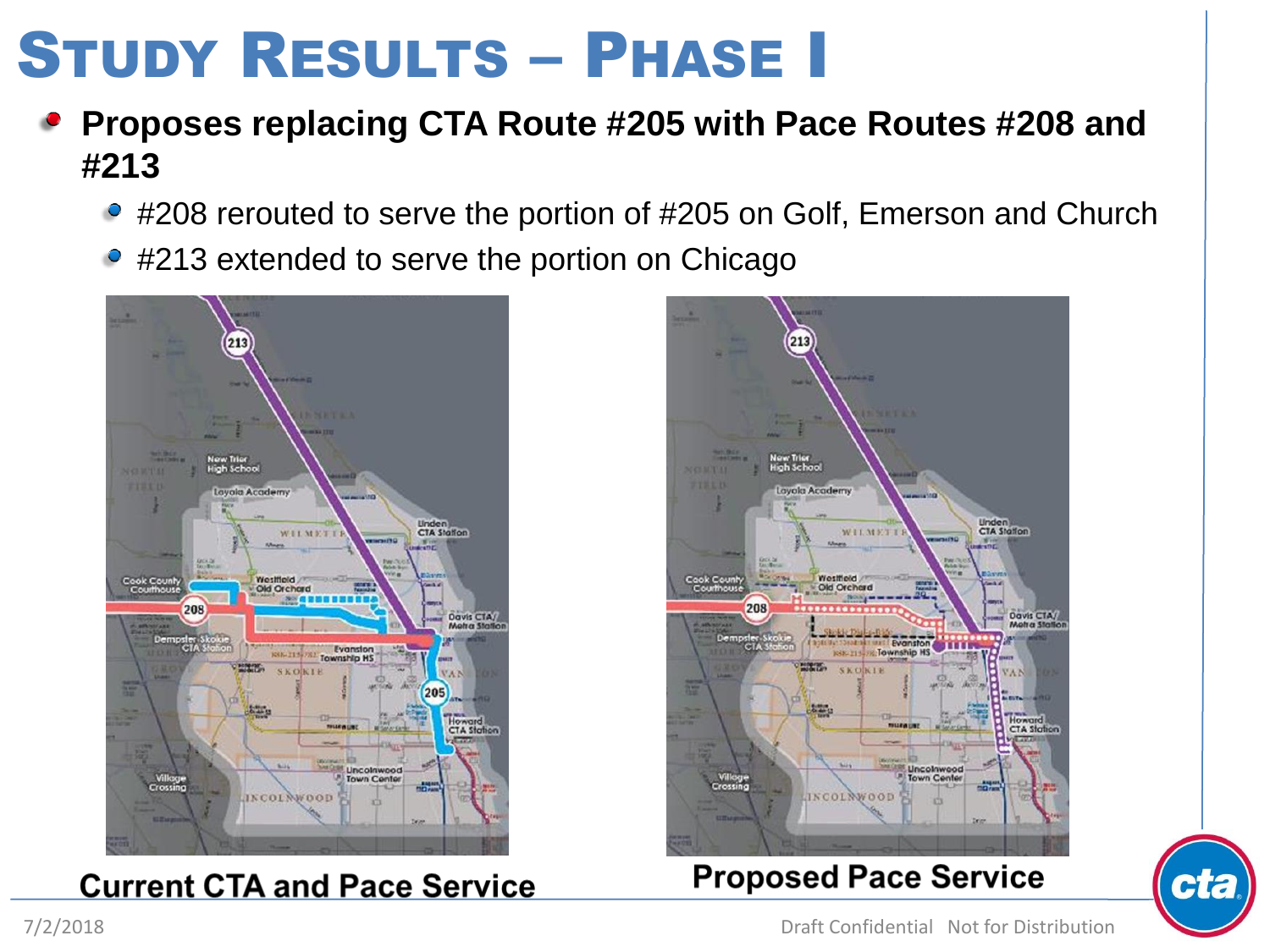# PUBLIC HEARING & REVISED PLAN

### **Public Hearing**

- **April 24 at Levy Center in Evanston**
- **Well attended - 96 attendees, 36 speakers**
- **CTA received 74 written comments**
- **Most comments focused on service to and from Evanston Township High School Revised Plan**
- **Proposes 6 tripper runs to ETHS in each AM and PM rush period (5 Pace – 1 CTA)**
- **Positive response from Evanston village and school officials**